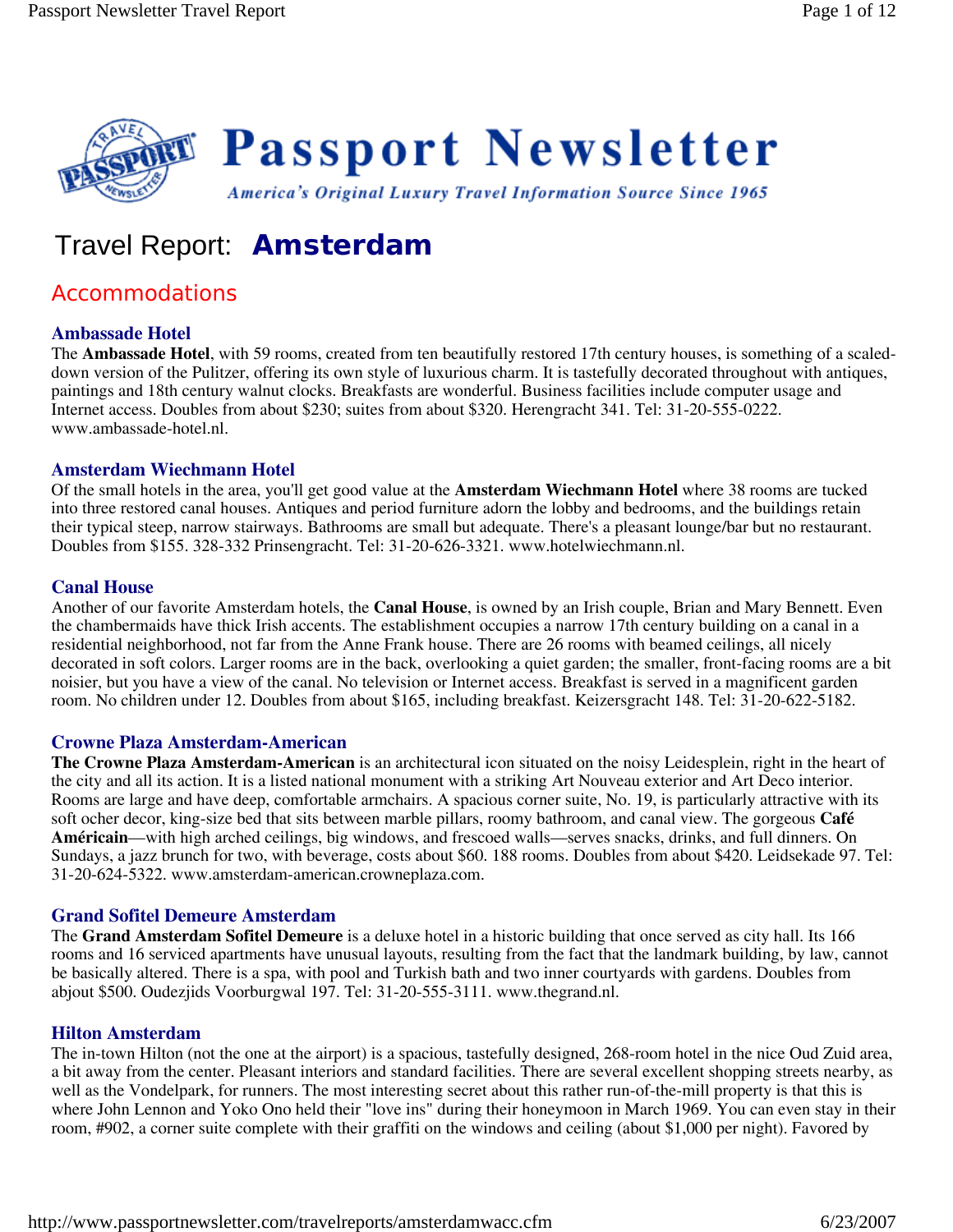business travelers. Doubles from about \$300. Apollolaan 138. Tel: 31-20-710-6080. www.amsterdam.hilton.com.

# **Hotel de l'Europe**

The 94-room **Hotel de l'Europe** was a "hobby" of the late Baron Freddy Heineken of the beer family, and he poured a fortune into it. It is situated on the Amstel, close to the heart of the city. French-style rooms are plush and luxuriously appointed. Some areas are a bit formal, even gloomy, but the hotel's great location and the service offered by the staff balance this slight quibble. The award-winning **Excelsior** dining room is rather stiff, but has a beautiful view of the Amstel canal and offers outdoor seating in summer. The wine cellar, under the management of sommelier Dannis Apeldoorn, is top of the line. Four course tasting menu for two, with wines, about \$230. Doubles from about \$415; suites from about \$540. Nieuwe Doelenstraat 2-8. Tel: 800-223-6800. www.leurope.nl.

# **InterContinental Amstel**

The grandest of Amsterdam's hotels is the 79 room **Amstel**, an InterContinental property set beside the Amstel river just south of the city's busy center. The hotel, opened in 1867, is sumptuously decorated and offers a complete complement of modern electronic gadgetry. From its magnificent Grand Hall, where guests are received, to the gym and heated indoor pool, discreet service matches a high style. Doubles from about \$400.

The luxuriously appointed **La Rive**, a two-Michelin-star table, serves expensive food that's usually worth every penny. Try the Mariniere de Saint-Jacques with truffles; or the filet de boeuf grille. The room is beautiful, and the service impeccable, although somewhat more pressing than two-star prices should permit. But don't let that scare you away, this food ranks with the best anywhere. Dinner for two, before wine, about \$200. Professor Tulpplein 1. Tel: 31-20-622-6060. www.amsterdam.intercontinental.com.

# **Marriott Amsterdam Hotel**

The **Marriott Amsterdam Hotel** has large halls, all amenities, and joyful room decor complete with all the expected gadgets. It also offers splendid views over the canals and house gables. Somewhat noisy, but service is good and complaints are taken seriously (at least ours was). 392 rooms. Doubles from \$300. Stadhouderskade 12. Tel: 31-20-607- 5555. www.marriott.com.

#### **NH Barbizon Palace**

The 274-room **NH Barbizon Palace**,across from Amsterdam's Central Station,was assembled from 19 17th century houses and has incorporated the neighboring 13th century St. Olaf's Chapel as its convention center. Many of the rooms have beamed ceilings above enormous beds and are equipped with up-to-date facilities. Preferred rooms are on the top floor where you have an excellent view of the city. The **Vermeer** restaurant, occupying three of the patrician houses, has earned a second Michelin star. Chef Pascal Jalhaij's short, imaginative menu includes seasonal market finds. Best appetizers are the goat-cheese souffle, truffle sausages with arugula and raw oysters, and a terrine of sauteed foie gras and potatoes. Melon drizzled with honey is an intermezzo. Then comes the standout sirloin baked in sea salt. Other good bets: rack of lamb with gratin of white beans and tomatoes, and potato-scampi cakes in basil oil. Dinner for two, without wine, is about \$180. Doubles from about \$190. Prins Hendrikkade 59-72 Tel: 31-20-556-4564. www.nh-hotels.com.

# **NH Grand Hotel Krasnapolsky**

The services of its business center make the **NH Grand Hotel Krasnapolsky** especially attractive to business travelers. The lobby area provides wireless internet connectivity, and all rooms are equipped with modems. Located on Dam square, the hotel is handy to canals, museums, and shops - including the top department store, **De Bijenkorf**. The hotel's rooms and amenities make for a pleasant stay, and a glorious, glass-roofed **Winter Garden** with palms and wicker furniture is a marvelous spot to enjoy breakfast and buffet lunch. Sunday Champagne brunch with music runs about \$75 for two. 415 rooms. Doubles from about \$200. Dam Square 9. Tel: 31-20-554-9111. www.nh-hotels.com.

# **Private Apartment Rental in Amsterdam**

On your next trip to Amsterdam, consider staying in a private apartment rather than a hotel. There are a goodly number throughout the city and several rental agencies handle them. We were very pleased with our experience on our last visit, when we used the services of Kathryn Wentzel, an American who's lived in Amsterdam for many years and who operates a company called **Pied a Terre Properties**. Her two-bedroom apartments on the Prinsengracht are bright, tastefully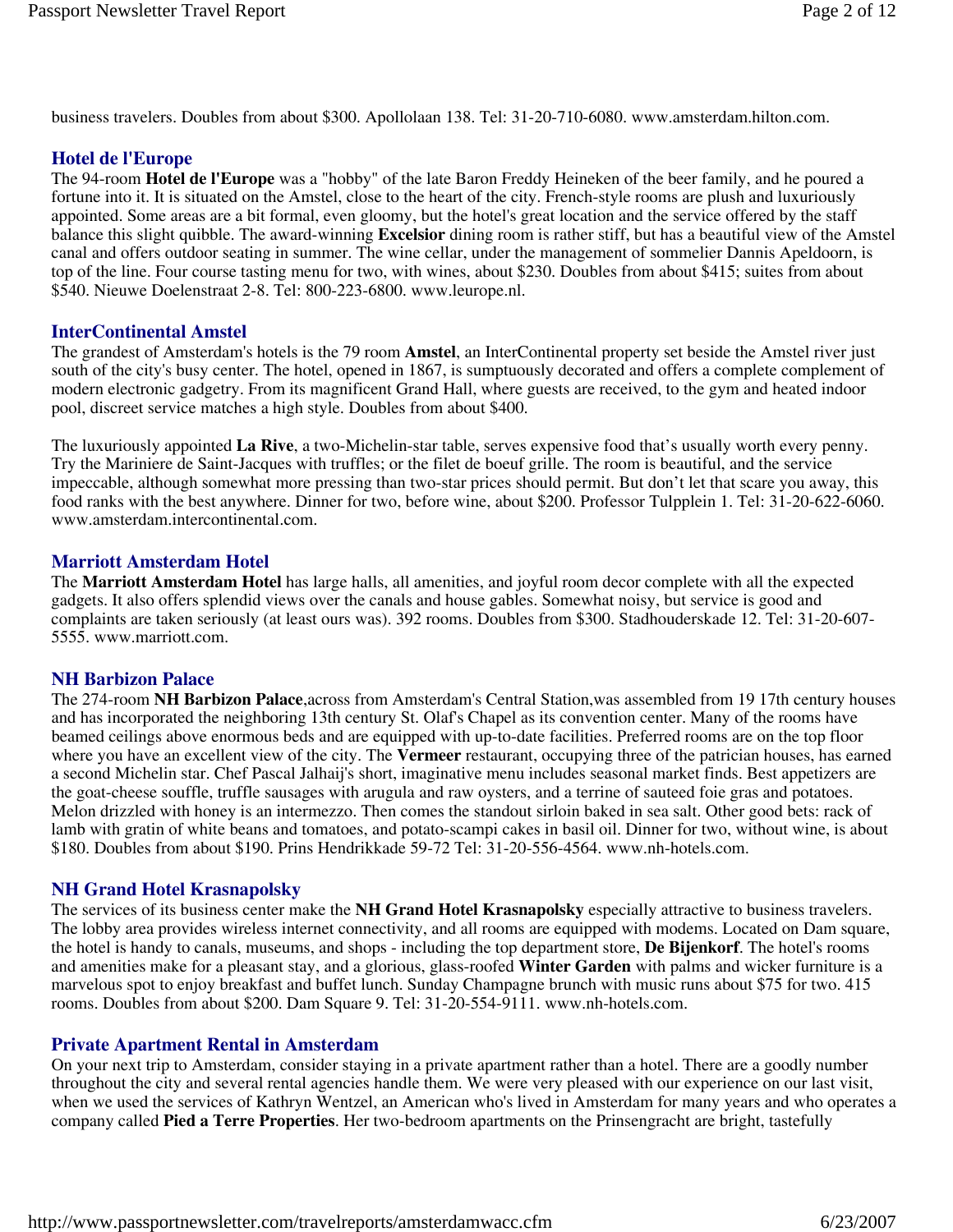furnished and fully equipped with bedding, kitchenware and utensils and even some food staples. Tel: 31-20-625-5195. www.piedaterreproperties.com.

# **Radisson SAS Hotel**

The **Radisson SAS Hotel** is a highly successful blending of 18th century merchant houses, a paper factory and an old vicarage with new construction to produce a thoroughly modern accommodation. The 242 large rooms are decorated in a variety of styles—Dutch, Scandinavian, Oriental and Art Deco. There's a fitness center and high-speed Internet connectivity, and pets are welcome. A tree-dotted atrium houses the **Pastoriebar**, a very popular watering spot for media and entertainment people. If you are traveling on SAS and have only hand luggage, you can check in for your flight at the hotel. Doubles from about \$200. Rusland 17. Tel: 31-20-623-1231. www.radissonsas.com.

#### **Renaissance Amsterdam Hotel**

The **Renaissance Amsterdam Hotel**, near to the neo-Renaissance vastness of Central Station, is a well-run blend of American efficiency and Dutch friendliness. The establishment offers comfortable rooms, a cafe, a nightclub/disco, and a restaurant. 405 rooms. Next door are some private apartments, sparsely furnished but reasonably comfortabl and certainly a good value for a large accommodation in the city center, especially for families. Apartments from about \$160; hotel doubles from about \$235. Kattengat 1. Tel: 31-20-621-2223. www.marriott.com.

# **Seven One Seven**

**Seven One Seven** is Amsterdam's best kept secret and our choice for the city's finest accommodation. It is so discreet that no exterior sign admits to it being a hotel. Only eight rooms (two per floor via a circular staircase), but what rooms they are, with their burgundy colors, Murano glass and Belgian linen. Best is the Picasso suite, about 650 square feet, with high ceilings and five windows and furnished with an exquisite mix of antiques and contemporary pieces. Just about as special is the Schubert suite. The relaxed atmosphere of the downstairs lounges and patios is reminiscent of a well-run country house. This is the kind of place where guests leave clothes for their next visit. The service matches the surroundings. The Picasso and Schubert suites are about \$760; doubles from about \$450. Prinsengracht 717. Tel: 31-20-427-0717. www.717hotel.nl.

#### **Sheraton Hotel Pulitzer**

The **Hotel Pulitzer**, following a massive \$33 million facelift by Starwood Hotels, has regained its rank as the city's most romantic hotel. Its 230 rooms ramble from one restored 17th century canal house to another (25 in all) between two main canals—the Prinsengracht and the Keizersgracht. The result is stunning, with sumptuous rooms either overlooking canals or three interior gardens. Bars and restaurants combine classical, Dutch, Art Deco and modern styles. There's a surprise around every corner of the art-filled interior. This is a very classy establishment. Each evening they offer a cruise on the canals in their classic wooden canal boat, which holds only ten people—an excellent alternative to the huge tourist boats. The cost of the cruise is about \$40 per person, plus drinks and you can hire the entire boat with captain for about \$300 per hour. When the sun shines, it's difficult to find a more appealing spot for lunch than the Pulitzer Hotel terrace. The food is middle-of-the-road French, the service is all you could ask for and the setting, a picture postcard. Lunch for two before wine, about \$70. And on any of Amsterdam's many rainy afternoons, the Pulitzer Bar is the ultimate in refined coziness. Hotel doubles from about \$400. Prinsengracht 315-331. Tel: 800-325-3535. www.starwood.com.

#### **Spaarne 8**

**Spaarne 8** is a quiet yet luxurious hotel in Haarlem, about 15 minutes from Amsterdam's Central Station and about 20 minutes from Schiphol Airport by car. You might even want to consider staying here even if you plan to spend most of your time in Amsterdam. There are only two guest rooms, yet it was voted the Best Hotel in the Netherlands in 2004. Guests have the run of the entire house, including the kitchen and comfortable sitting room. Most guests reserve both rooms for complete privacy. Best of all, unlike so many so-called designer hotels, Spaarne 8 was designed by owners Peter Schoenmaker and Janneke Muileboom to be comfortable, as well as stylish. The artwork is real, but not bolted down; the glasses are antiques, but you're encouraged to use them. The price includes everything, from a cooked-to-order breakfast to a nightcap or two of single malt scotch. It is close to both the Teylers and Frans Hals museums, and Haarlem is regularly voted the best shopping city in the Netherlands. Double room from \$350. Tel: 31-235-511-544. www.spaarne8.com.

# **The Dylan**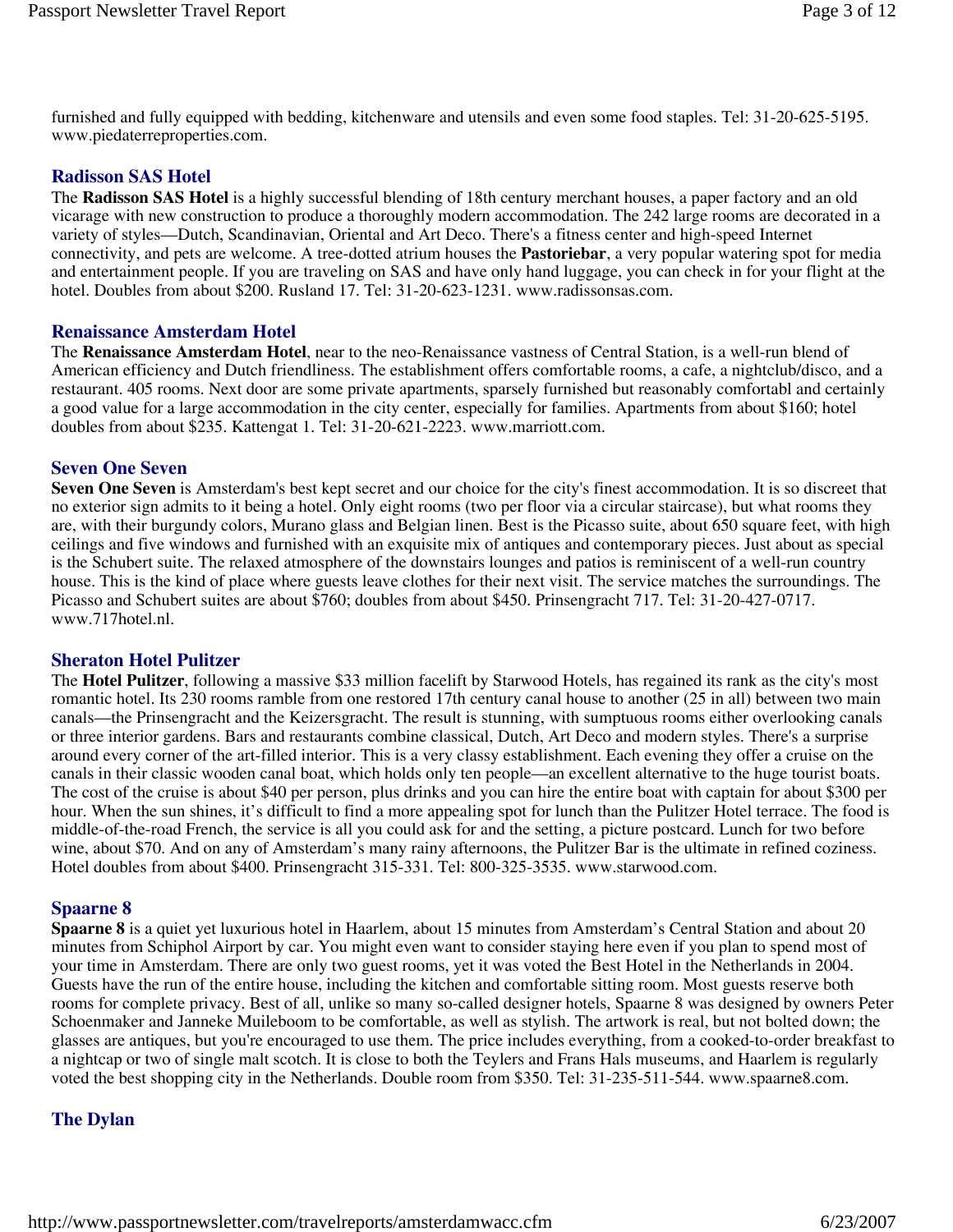**The Dylan Hotel** in Amsterdam, which for many years was Blakes, has built a reputation as one of the city's most stylish accommodations, has almost doubled in size after having been bought by David Stein, a California property developer. Stein also bought the adjoining building where he installed 16 large rooms and suites, all in the striking design style of Lady Anouska Hempel, who was the original owner and who had the management contract until the Dylan Group took it over. There are now 41 rooms and suites in all. Hempel's idea of chic is explained as a mix of East and West—feng shui principles and Japanese and Indonesian motifs applied with western overstatement. The result would keep some people awake at night, but if you don't mind being drenched in "style," you'll enjoy this modernist version of it. Amenities are au courant too. Rooms are supplied with bottled oxygen to be used to overcome jet lag, and Internet connections are everywhere—even in some of the bathrooms. The interior garden is used for both breakfast and dinner, weather permitting (which, of course, it frequently does not in Amsterdam). Stein owns chic boutique hotels in Majorca, Barcelona and Eze on the French Riviera, and he plans to extend his mini-chain to 25 properties in Europe and around the Mediterranean. Doubles from about \$400. Keizergracht 384. Tel: 31-20-530-2010. www.blakes-amsterdam.com.

# **Restaurants**

# **Arti Choc**

**Arti Choc** (pronounced "arti-chalk")is really a candy shop, but they do have a small area for desserts and coffee. Their chocolates and sweets come in seasonal shapes--acorns and leaves in the fall, for example. And their hollow chocolate shapes, such as pumpkins, are just right for filling with even more chocolate. 141, Zuid,Amsterdam. Tel: 31-20-470-9805.

# **Balthazar's Keuken**

**Balthazar's Keuken** is a quirky bistro at the edge of the Jordaan district. The set menu includes a starter selection served tapas style (perhaps sardines, hummus, tabouli and shrimp); a fish or meat main course and a light dessert. On our last visit, we had a delicious tuna steak with risotto and a tender rib-eye on sauerkraut as main courses and for dessert, quark (an unripened, soft cheese resembling sour cream) and pears. There are only 24 seats in this busy little place, with distressed murals on the cement walls and an open kitchen. Dinner for two, before wine, about \$60. Open only Wednesday, Thursday and Friday nights. Elandsgracht 108. Tel: 31-20-420-2114. www.balthazarskeuken.nl.

#### **Blauw aan de Wal**

In a secluded corner within the city's red light district, **Blauw aan de Wal** is an elegant table serving French food that shows traces of several other international cuisines, all very good and stylishly presented. The wine list is excellent and reasonably priced. Dinner for two, without wine, about \$90. Closed Sundays. Oudezijds Achterburgwal 99. Tel: 31-20- 330-2257.

# **Bordewijk**

**Bordewijk**, in the trendy Jordaan district, lives up to its reputation for excellent service and interesting food. Its stagy décor could use some freshening up, however, and table linens would cut down on the noise. Nevertheless, it's airy and always dependable for an interesting crowd of neighborhood regulars. Dine on salmon carpaccio with oysters served on lambs' lettuce; sea bass in basil cream; and lamb loin with three beans and garlic. Chef Wil Demandt's cooking follows his principle that "three ingredients are more than enough. Beyond that, you press people to think about the food, and that's not good." His prix fixe menus run from about \$45 to \$60 per person, and an à la carte menu offers selections such as osso buco with risotto. Pass up the tired cheese cart in favor of a sweet. Closed on Monday. Noordermarkt 7, Jordaan. Tel: 31- 20-624-3899.

#### **Brasserie Van Baerle**

**Brasserie Van Baerle** is a great favorite for pre-concert dinners and lengthy Sunday brunches. Created and managed by three former KLM cabin crew, its success led them to open four other popular restaurants in Amsterdam. The brasserie is located near the Concertgebouw, in an attractive room with brass fittings, parquet floor, wicker chairs and a garden beyond. Beef carpaccio, monkfish filet and crème brûlée make a delightful meal. Dinner for two, without wine, about \$80. Dinner served until 11 p.m. Van Baerlestraat 158, Zuid. Tel: 31-20-679-1532.

#### **Cafe Nielsen**

Lasse and Wenche Nielsen (siblings) created **Cafe Nielsen** to be a place where you can linger over breakfast or lunch,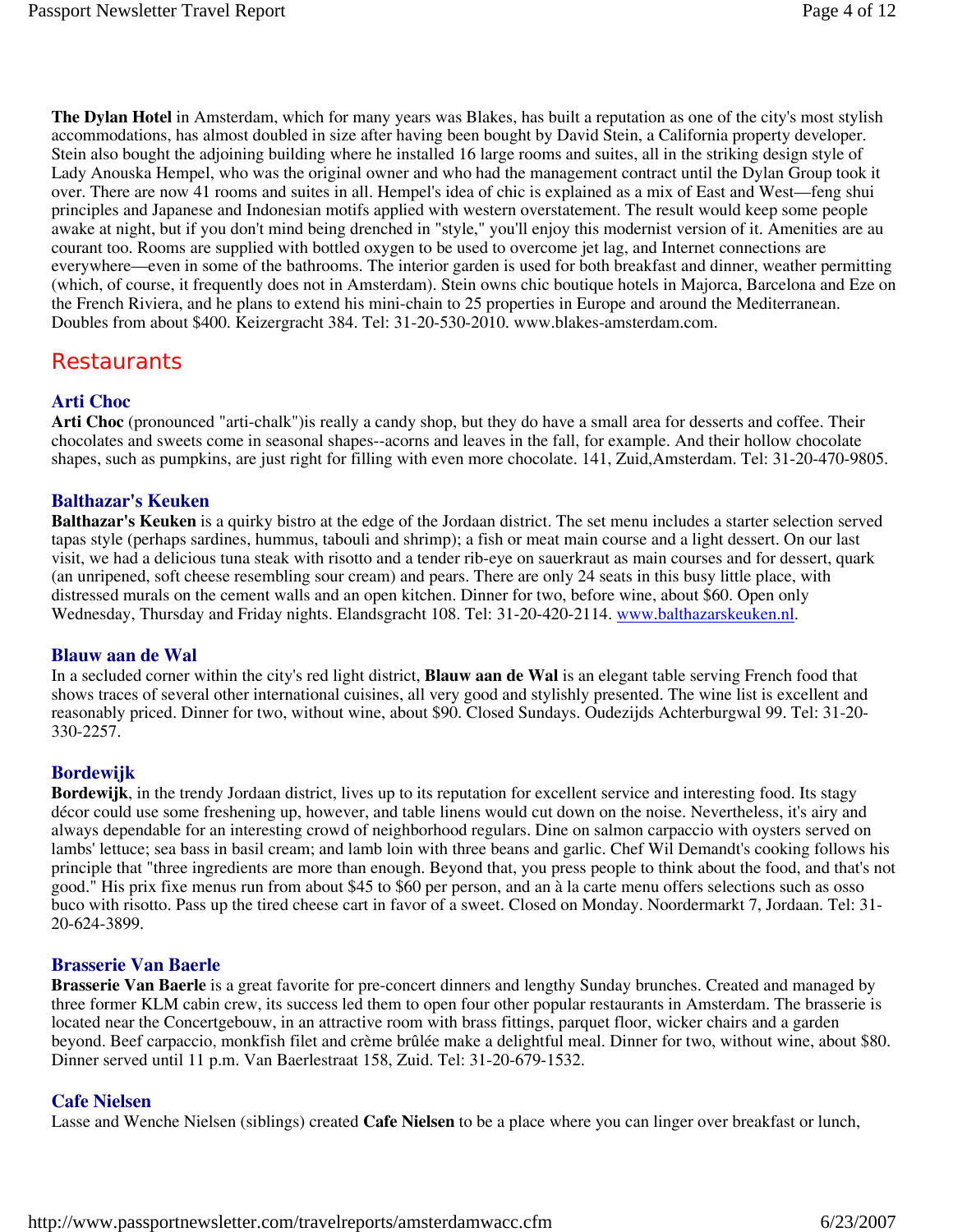reading your newspaper and enjoying the friendly atmosphere. Be sure to order the *Wentelteefjes*--Dutch (not French) toast-- and try the wonderful fruit drinks. Sit downstairs next to the kitchen to minimize smoke. Closed Monday. Berenstraat19, Nine Straatjes. Tel: 31-20-330-6006.

# **Chez Georges**

Georges and Betsie Roorda, proprietors of **Chez Georges**, serve innovative Belgian cuisine in a restrained, romantic setting. Everything about dining here is intimate, from the refined service to the tiny tables tucked onto balconies and into corners. The wine list can double the price of your dinner, but it's worth it to pair the perfect wine with the kitchen's fantastic creations. Try the five-course gastronomic meal, well priced at about \$40 per person. Book well ahead. Closed Wednesdays and Sundays. Herenstraat 3, Nine Straatjes. Tel: 31-20-626-3332.

#### **Christophe**

**Christophe** is another intimate affair, with no bright lights or colors to distract you from the fine food. It's located in a quiet canal neighborhood, just right for an after-dinner walk. Try the foie gras and braised duck breast with white cabbage and truffles. Dinner for two, before wine, about \$150. Closed Sundays and Mondays. Leliegracht 46, Jordaan. Tel: 31-20- 625-0807.

# **Cobra Cafe**

The **Cobra Cafe**, in the Museumkwartier, is a good alternative to the cafés you'll find inside the city's museums. It has a nice terrace in the summer, and inside, its walls pay homage to the COBRA school artists, a post-World War II group that took its name from the three cities of its founders--**CO**penhagen, **Br**ussels and **A**msterdam. Good noodle salads and light lunches, including sushi cut to order. Also open for dinner. Lunch for two, before beverage, about \$35. On the Museumplein, Hobbemastraat 18. Tel: 31-20-470-0111.

# **De Bakkerswinkel van Nineties**

**De Bakkerswinkel van Nineties** is a very good bakery and then some. It offers daily changing quiche and soups as well as a selection of small sandwiches, and, in the afternoon, high tea (try the hot chai). There are two locations--Amsterdam Zuid (Roelofhartstraat 68) is a bit cramped, and you might find the friendly cat, Rose, walking across your table or making herself at home on your lap; Centrum (Warmoesstraat 69) is larger and near Dam Square, a nice oasis amidst the area's seedier offerings. No credit cards. Tel: 31-20-662-3594.

#### **De Kersentuin**

**De Kersentuin**, in the Garden Hotel across the street from the Hilton, has a most attractive setting and serves excellent food. Reservations are essential. Dinner for two, before wine, about \$90. Dijsselhofplantsoen 7, Zuid. Tel: 31-20-664- 2121.

#### **De Silveren Spiegel**

**De Silveren Spiegel**, located across the street from the Renaissance Amsterdam Hotel, has a delightful wood-and-tile ambiance. If you're fond of fish, you might want to try the steamed fillets of sole, the turbot, or the grilled monkfish. Outstanding among the very special desserts is the delicious cinnamon "sabayonne." Dinner for two, without wine, about \$175. Kattengat 4-6. Tel: 31-20-624-6589.

#### **De Taart van m'n Tante**

The décor at **De Taart van m'n Tante** is high kitsch and will stop you in your tracks when you pass by on a gray afternoon. A great place for a pick-me-up piece of cake and cup of coffee. Most of the menu consists of sweets, but there are a few light things as well. Closed Mondays. Ferdinand Bolstraat 10, De Pijp. Tel: 31-20-776-4600.

# **De Witte Uyl**

**De Witte Uyl** (The White Owl) is one of our favorites. Tucked into the exciting Pijp neighborhood, the flowers, 1920s and '30s furniture, recorded jazz and wide-open feel make this a comfortable room whether you're part of a large group or dining tête-à-tête. This is a good place to satisfy a beef craving, as the meat is either free-range or organic. There also are good choices for vegetarians (we were enchanted with a tart of kohlrabi and cardamom served with a ravioli filled with goat's cheese, walnuts and dates). Anything on the menu can be ordered as a starter or a main course. Ten wines are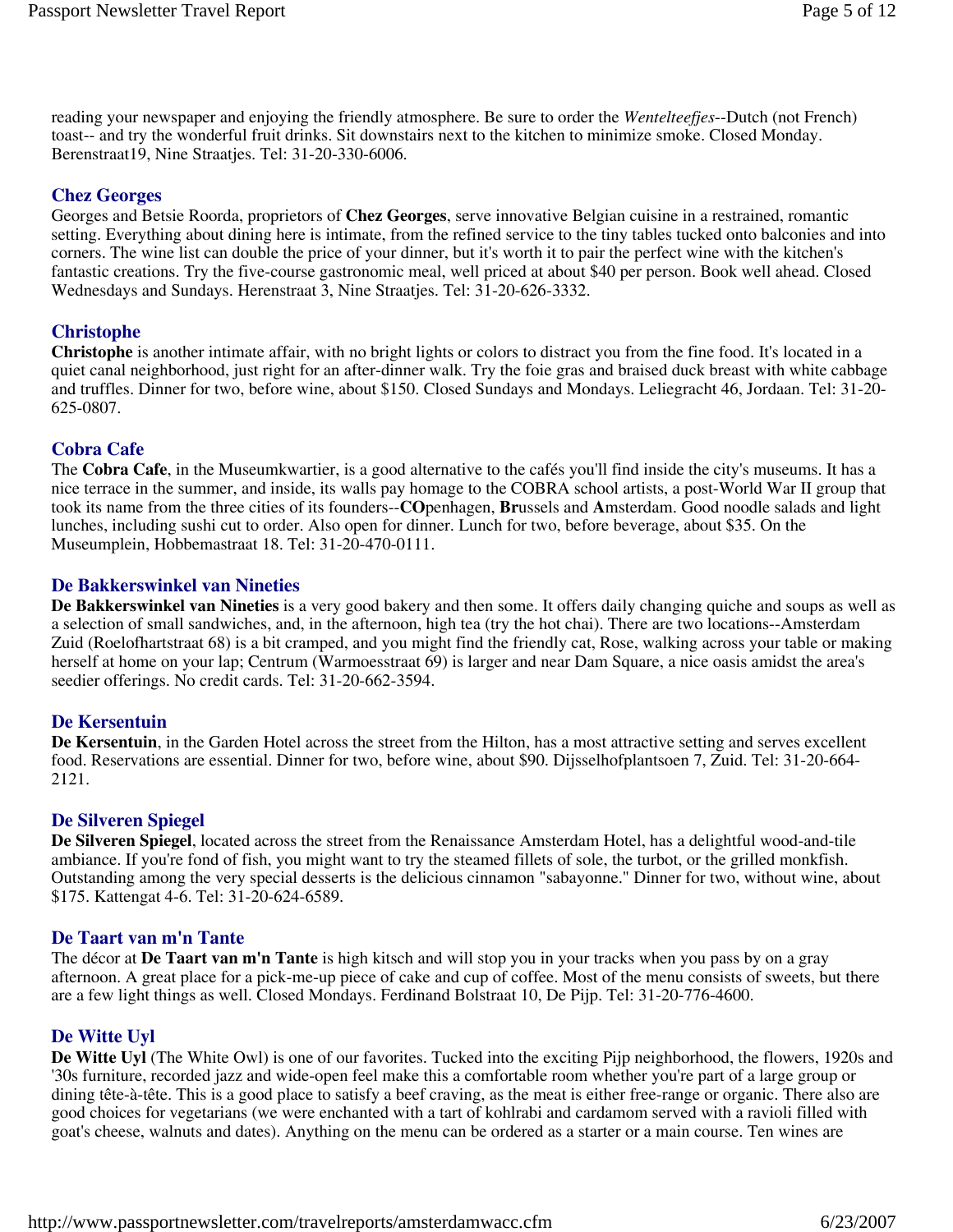available by the glass, in addition to an excellent choice of bottles. Dinner for two, before wine, about \$90. Closed Monday. Frans Halsstraat 26, De Pijp. Tel: 31-20-670-0458.

# **Dorrius**

**Dorrius** is known for its modern versions of potato-based *stamppot* dishes and such local specialties as Alkmaar cheese soup, well-simmered mutton and Dutch bouillabaisse with gray shrimp. Dinner for two, before wine, about \$80. Nieuwezijds Voorburgwal 5, Centrum. Tel: 31-20-420-2224.

#### **d'Vijff Vlieghen**

Dutch cuisine has come a long way from reliance on national dishes such as *boerenkool* (farmer's cabbage). An excellent example of the inventiveness of a growing number of young Dutch chefs is the cooking of Rene Cramer at the 400-yearold **d'Vijff Vlieghen** (The Five Flies), where the menu includes such memorable dishes as shrimp mousse wrapped in eel; roulade of veal with a touch of ginger; mullet and North Sea crab; filet of suckling pig; and a scrumptious blackberry soufflé. The restaurant's décor is a striking mélange of ancient leather wallpaper, exquisite tiles, antique glassware, paintings and even armor. But unlike other restaurants where the surroundings are more interesting than the meal, here, the food's the thing. Dinner for two, before wine, about \$80. Spuistraat 294, Centrum. Tel: 31-20-624-8369.

# **Dylan (Blakes)**

**The Dylan** (Blakes) restaurant is popular year-round, but especially so for summer dining in the stylish courtyard. Its menu offers Asian-style fusion dishes seldom found in Amsterdam--foie gras soup with sweet Thai basil; lime chicken Fabergé with lobster and ginger-lemon grass sauce; and chili-seared scallops. There are prix fixe menus from about \$75 per person, without wine, also an à la carte menu that will amount to about \$180 for two, before wine. Dinner Monday through Saturday, lunch weekdays and brunch on Sunday. Closed for dinner on Sunday. Keizersgracht 384, Jordaan. Tel: 31-20-530-2010.

# **Het Tuynhuys**

**Het Tuynhuys** (The Garden House) is known for its stunning décor, as well as its stylish garden. The wittily contemporary café serves such fare as lobster roasted with leeks, potatoes and truffles; salmon in pesto over tagliatelle; and grilled veal rib with vegetable ravioli. Most of the dishes can be ordered either as starters or mains. The chocolate torte with poached pear, hazelnut sauce and ice cream is heavenly. Dinner for two, before wine, about \$110. Reguliersdwarsstraat 28, Centrum. Tel: 31-20-627-6603.

#### **Inez**

**Inez**, occupying an unmarked, second-story site along the Amstel, and offering a terrific view of the river, is the latest hot ticket in Amsterdam restaurants. It's filled with black-garbed, thirty-somethings who have discovered that the kitchen turns out terrific vanguard food, albeit at a snail's pace. The celery soup with a huge lobe of foie gras and the shellfish in Noilly Prat are terrific starters and are well-complemented by poussin served with sauerkraut and roasted vegetables alongside a mammoth nest of frizzled grass, or skate over sage polenta with pancetta gravy. Equally strange sweets, such as ginger cookie dough ravioli stuffed with mandarin oranges, round out the menu. Three-course, prix fixe dinner for two, without wine, about \$80. 2 Amstel. Tel: 31-20-639-2899.

#### **Jean Jean**

**Jean Jean** resides on a lively street in the Jordaan. It's decorated in subdued whites and rust, a sophisticated palette that sets the tone for equally sophisticated palates. The French-leaning fare is excellent. Try the surprise menu, which is also available in a vegetarian version. Dinner for two, before wine, about \$70. Closed Mondays. Eerst Anjeliersdwarsstraat 14, Jordaan. Tel: 020-627-7153.

#### **Kantjil ende Tijger**

Rijstafel, the Indonesian tradition of serving many small plates of various native foods, is a distinct cuisine that visitors and locals alike enjoy. The popular **Kantjil ende Tijger** serves an inauthentic version of the food, but because it is noisy and the atmosphere casual, it's a good place to take children. Rijstafel for two, before beverage, about \$80. Spuistraat 291, Centrum, Amsterdam. Tel: 31-20-620-0994.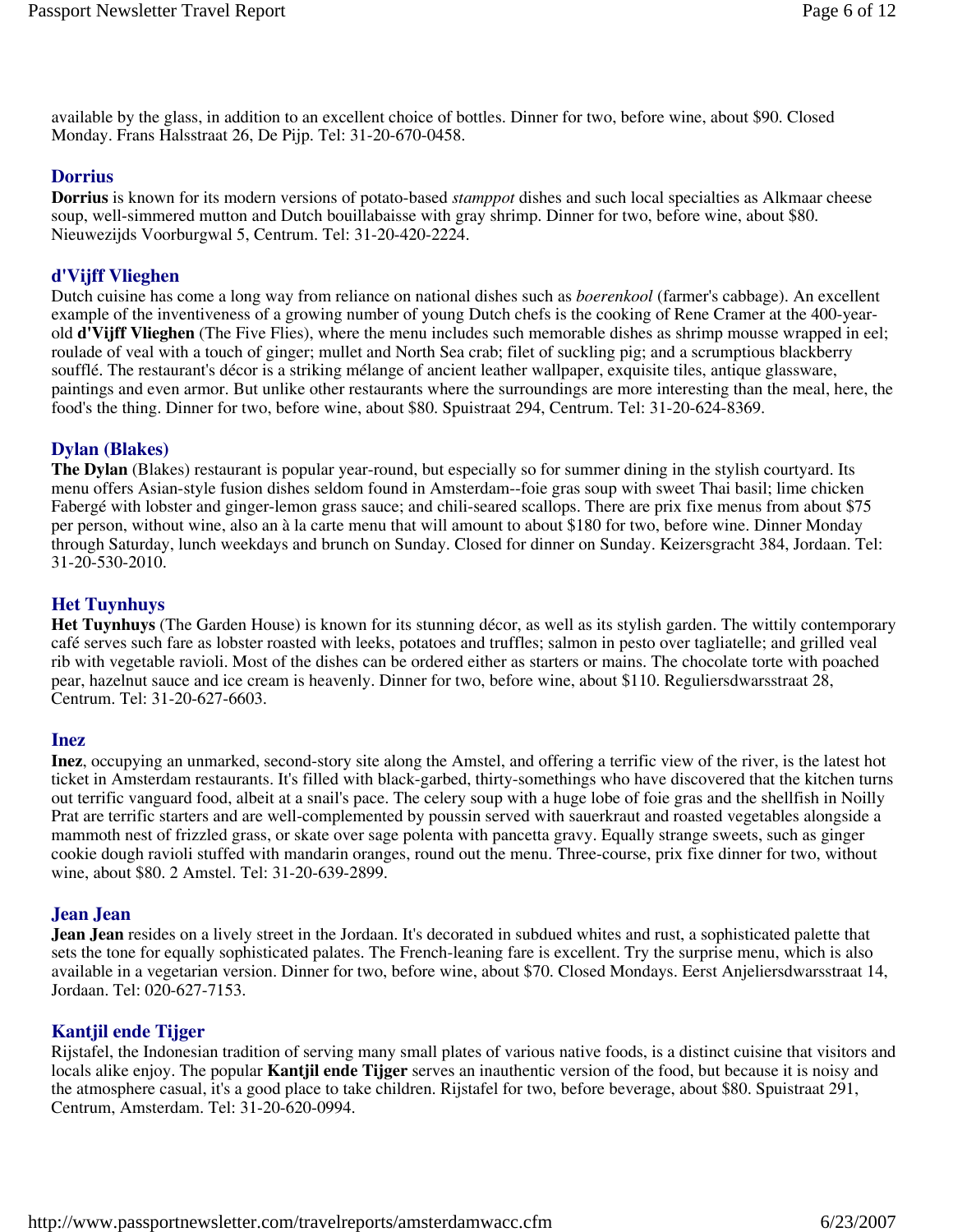# **La Rive**

The Amstel Hotel's luxuriously appointed **La Rive**, a two-Michelin-star table, serves expensive food that's usually worth every penny. Try the Mariniere de Saint-Jacques with truffles; or the filet de boeuf grille. The room is beautiful, and the service impeccable, although a bit more pressing than two-star prices should permit. But don't let that scare you away, this food ranks with the best anywhere. Dinner for two, before wine, about \$200. Professor Tulpplein 1. Tel: 31-20-622-6060.

# **Le Garage**

Joop Braakhekke's **Le Garage**, a trendy spot that attracts a chic crowd, is more than just hype. His food blends Asian elements with Dutch and international standards, in many selections incorporating unexpected ingredients, as, for example, in his foie gras enriched meatballs, a very popular dish with the regulars. His flair is particularly visible in marvelous desserts. Dinner for two, before wine, about \$90. Ruysdaelstraat 54, Zuid. Tel: 31-20-679-7176.

# **Luden**

**Luden**, a favorite for power business dining, is an up-tempo brasserie where you'll have to wait even with a reservation. Start with the unusual half-warm salmon over sauerkraut (it works), or a salad of stewed rabbit in cider vinaigrette, or pastrami on white cabbage (again, better than it sounds). Among the main courses, the lamb fillet with French beans and rosemary-garlic potatoes; fish stew over Chinese noodles and wild spinach; and chicken breast stuffed with sweetbreads are all terrific. For dessert, ask for the combo--a Belgian waffle, warm goat cheese sauced with thyme and honey, and a semolina mousse. The restaurant is part of a respected national chain that is known for good food at reasonable prices. Dinner for two, before wine, about \$60. Spuistraat 304, Centrum. Tel: 31-20-622-8979.

#### **Pompadour Tearoom**

**Pompadour Tearoom**, serves sandwiches and wonderful chocolate desserts. In season, they also offer a selection of chocolate Christmas tree ornaments. Huidenstraat 12, Nine Straatjes. Tel: 31-20-623-9554.

# **Pygma-Lion**

**Pygma-Lion** is a small and funky South African restaurant with an unusual menu. If you have a hankering for zebra, springbok or crocodile, you'll find them here. Among the less exotic offerings are an unexpectedly tasty pumpkin and feta salad and delicious curries. Lunch for two, without beverage, about \$35. There's a no-smoking section. Closed Monday. Nieuwe Spiegelstraat 5a, Spiegelkwartier. Tel: 31-20-420-7022.

#### **Raden Mas**

**Raden Mas** is part of a chain of Indonesian restaurants located in tourist areas and serving pretty good rijstafel. If you must try this specialty, you'll get a good selection of the near-traditional version here. Dinner for two, without beverage, runs about \$65. Stadhouderskade 6, Centrum. Tel: 31-20-685-4041.

#### **Restaurant De Groene Lanterne**

The charming **Restaurant De Groene Lanteerne** is a well-kept secret, unknown to most visitors. It has an excellent wine list and an ambitious menu that includes sautéed foie gras; spicy lobster with goose liver in beurre-blanc; tartare of langoustines with a truffle crème; and forest duck with figs and tomato chutney. Dinner for two, before wine, about \$100. This is a tiny spot, so try to reserve. Closed Sundays. Haarlemmerstraat 43, Centrum. Tel: 31-20-624-1952.

#### **Restaurant de Luwte**

Walking into a restaurant in Amsterdam and being asked, "Smoking or non?" is still a rare occurrence. That alone would almost be worthy of a recommendation for **Restaurant de Luwte**. But the cozy little neighborhood bistro on the Leliegracht canal also offers noteworthy food and service. The short menu concentrates on Mediterranean-style food staples such as giant shrimp with polenta, well-aged meats, at least one vegetarian offering and delicious salads with duck's breast and cranberries or Parma ham that can be ordered as a starter or main course. The well-priced wine list is mostly Spanish. Dinner for two, with wine, about \$90. Leliegracht 26-28, Jordaan. Tel: 31-20-625-8548.

#### **Restaurant en Kwekerij De Kas**

**Restaurant en Kwekerij De Kas** (Kas's Garden), which everyone calls De Kas, on the outskirts of Amsterdam, is not the kind of place where you ask who the chef is (Ronald Kunis), but who the gardener is. The friendly servers explain the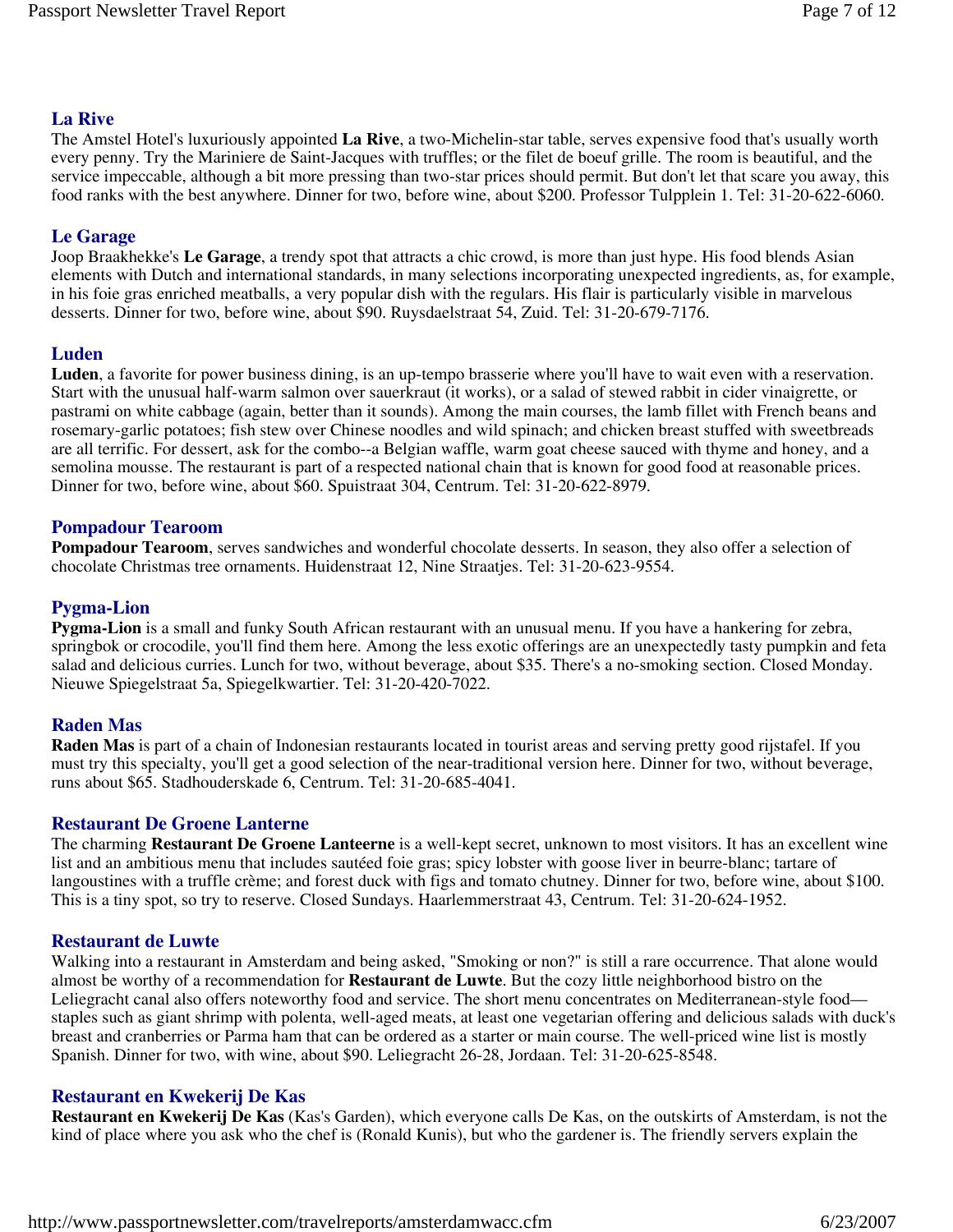origin of each ingredient, whether straight from the fisherman's boat, the organic farm or the restaurant's own greenhouse. Vegetarian dishes are particularly fine. The restaurant is housed in the city's former works buildings, including hothouses, in a serene park area. Décor is sparse, with a mellow light show on the ceiling that blends surprisingly well with the ecochic environment. Five-course set menu, about \$50 per person, before wine. Book well ahead. Kamerlingh Onneslaan 3, Watergrafsmeer. Tel: 31-20-462-4562.

# **Soup en Zo**

For fresh take-away soup and made-to-order salads, stop by any of the **Soup en Zo** locations. Their fruit shakes are refreshing, as well, and they also have a sit-down restaurant near the Waterlooplein. Spiegelkwartier location: Spiegelstraat 54. Tel: 31-20-330-7781. Waterlooplein location: Jodenbreestraat 94a. Tel: 31-20-422-2243.

#### **'t Jagershuis**

About 15 minutes outside of Amsterdam, **'t Jagershuis** is located in the small village of Ouderkerk aan de Amstel. The views of the Amstel canal is exceptional, and the service is even better. Chef Dimitry Mulder's menu attracts a considerable number of business groups for lunch or dinner, sometimes quite large groups. But, don't discount the place for a very personal dinner, as well. There also are 12 bedrooms if you want to spend the night and explore the small village. Dinner for two, without wine, about \$100. Amstelzijde 2-4, Ouderkerk aan de Amstel. Tel: 31-20-496-2020.

# **Tempo Doeloe**

**Tempo Doeloe** (Old Days) is an Indonesian restaurant situated on the city's most interesting shopping street. Connoisseurs of this cuisine say the food served here is completely authentic, but be careful as the dishes, particularly the young goat satay, are very spicy. Try pancakes filled with beef and giant prawns with coconut sauce. Dinner for two, before beverage, about \$70. Utrechtsestraat 75. Tel: 31-20-625-6718.

#### **Utrechtsedwarstafel**

To enjoy dining at **Utrechtsedwarstafel**, you must be willing to put aside any innate distrust of culinary gimmicks, for while the take here is undoubtedly gimmicky, the food is superb. You select only the *type* of meal you prefer (number of courses and complexity of preparation), also specifying any ingredients you cannot or will not eat. Choose three, four or five courses at the simple, complex or gastronomic level. Prices range from about \$55 to about \$120 per person, with an additional charge for more than one glass of wine per course. It may sound terribly contrived, but in the exceedingly competent hands of partners Hans Verbeek (wine guy) and Igor Sens (chef) it succeeds beautifully, and the result is a culinary triumph. Hans and Igor personally present each course and every wine in a very engagingly unpretentious manner. Dinner only, Tuesday through Saturday. Reservations are essential. Utrechtsedwarsstraat 107-109. Tel: 31-20-625-4189. www.utrechtsedwarstafel.com.

#### **Van Vlaanderen**

The French/Flemish food served at **Van Vlaanderen** has earned its one Michelin star. The room is small and the décor a bit sparse, but the food and service are outstanding. Try for a terrace table in summer. Dinner for two, before wine, about \$100. Closed Sundays and Mondays. Weteringschans 175, Amsterdam. Tel: 31-20-622-8292.

#### **Vermeer**

The elegant **Vermeer**, which occupies three patrician houses at the Barbizon Palace Hotel, has earned its second Michelin star. Young chef Pascal Jalhaij's short, imaginative menu includes seasonal market finds. We dined exceptionally on starters of goat-cheese soufflé, truffle sausages with arugula and raw oysters, and a terrine of sautéed foie gras and potatoes. Then, after a refresher of melon drizzled with honey, we tucked into a sirloin baked in sea salt; rack of lamb with gratin of white beans and tomatoes; and potato-scampi cakes in basil oil. Dinner for two, before wine, is about \$180, or try the Menu Pascal consisting of six set courses, for about \$100 per person. PrinsHendrikkade 59-72. Tel: 31-20-556-4564. .

# **Shopping**

#### **Shopping in Amsterdam**

Amsterdam has so many good and reputable diamond merchants, it's impossible to recommend a specific one. Diamond cutting is open to public view, and you can ask to see any merchant's "for sale" selection. Foreign visitors are exempt from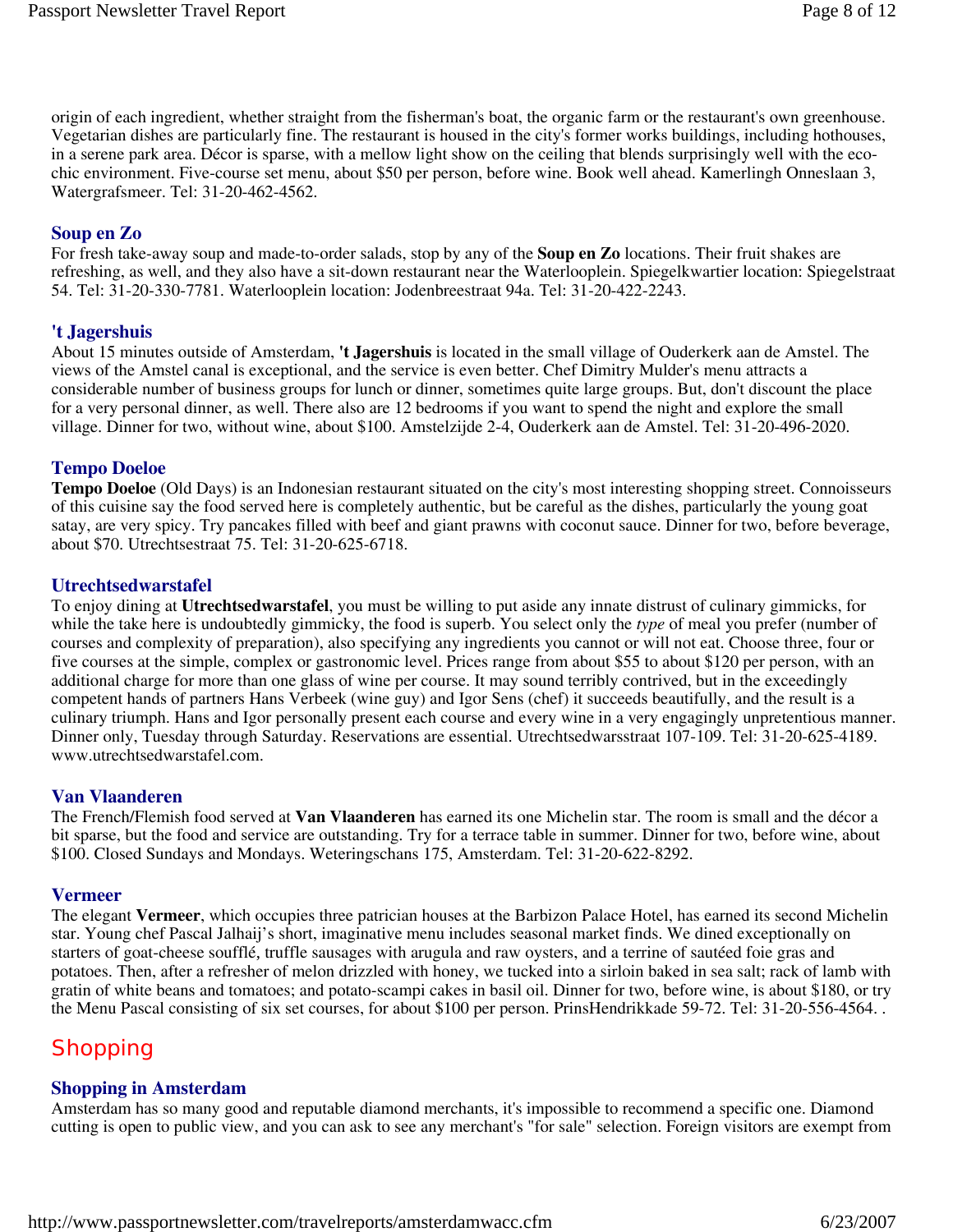the Dutch tax on diamonds.

Your best buy in Amsterdam is porcelain. One of several shops specializing in old and new is at Prinsengracht 170. Handpainted tiles cost about \$20-\$30; tulip vases go for about \$300. You can find a small vase of exquisite Royal Delft for about \$275. And porcelain tree ornaments make valued gifts.

**S.H. Metz** is a Liberty's-style store on Leidesstraat. Its topmost floor offers afternoon tea (about \$20 for two) and great views of the city. **De Bijenkorf**, on Dam square, is the best all- round department store. And the **Amsterdam Diamond Centre** is a convenient place to see one of the city's specialties.

**Magna Plaza**, a four-story shopping mall in the magnificent Old Post Office in Niewe Zijds Voorburgwal, has numerous international specialty shops ranging from **The Leading Edge** (for gifts and gadgets) to **Speeldozenhuis** (for music boxes). And the Plaza is one of the few places open Sunday afternoon, 12:00-6:00 p.m.

**Kalverstraat**, a popular shopping street, is really too crowded to be comfortable. And much of the merchandise offered there is not in the latest styles and is overpriced.

You'll find interesting antiques are at **De Looier** (Elandsgracht 109), and the Sunday **Fleamarket in Waterlooplein** holds many surprises among the collected junk on display.

The ultimate in confections in Amsterdam is to be found at **Puccini**, a shop where the dangerously luscious chocolates are weighed out for you as if they were diamonds (and they're almost as costly.) 17 Staalstraat. www.puccinibomboni.com.

# Travel Tips

# **Amsterdam Walks**

Amsterdam is a city made for walking. It appears small enough to walk from one end to the other, but it's packed with so many distractions, it can be difficult to get as far as you intended, regardless of where you're heading. Here are descriptions of the city's several sections and destinations where a tour via shank's mare will pay dividends of discovery and enjoyment.

**Museumkwartier**. Despite the fact that most of the Rijksmuseum is closed for renovation, there is still much to enjoy in the area. The **Concertgebouw** orchestra (Museumplein 1) presents free concerts every Wednesday at 12:30. Get there early for a seat. Amsterdam's most elegant shopping street, **PC Hooftstraat**, is lined with the boutiques of many of the country's best brands along with the local outlets of upscale international retailers. Grab a seat at any of the cafés along the way for an ongoing parade of New Dutch and Russian money. **Cobra Café**, right on the Museumplein, is another interesting hangout, and if you've arrived here by car to begin your walk, there's a "Dutch clean" parking lot under the *plein* (plaza). The entrance to parking is on Van Baerlestraat, and from the lot, you can get to an **Albert Heijn** supermarket that's open until 10 p.m. most evenings, including Sunday.

**Amsterdam Zuid** (South) is where you'll find some of the best of the Amsterdam School architecture, yet it's overlooked by many guidebooks. It was here in the 1920s that architect Hendrik Petrus Berlage implemented his planned community know as "Plan Zuid." Elsewhere in the district, **Vincent Nelis Antiques** (Roelof Hartstraat 30) has a wonderful cabinet of curiosities with antique scientific instruments and ethnographic items. Try **De Bakkerswinkel van Nineties** (Roelof Hartstraat 68) for breakfast, lunch or tea; or book in for an extra long lunch or dinner at **Brasserie van Baerle** (van Baerlestraat 58) where, on our last visit, Crown Prince Willem and his wife, Crown Princess Maxima, popped in for a lowkey, after-theater dinner. Beethovenstraat has upscale stores, including the classic clothing staple for tall, chic Dutch women, **Pauw** (#68 and locations throughout the country). Villas and mansions separate the Beethovenstraat from the open green of the **Vondelpark**. Walk down the posh Cornelis Schuytstraat where the Amsterdam branch of auctioneer **Christie's** (#57) is located as well as high-end greengrocer **Chris Nugteren** (#35).

**De Pijp** is a fascinating commercial district, but no one has more than a guess at why it is so named. Some say it comes from the gas company locals called "the Pipe," whose pipes used to supply gas to the area. **Albert Cuyp Markt** is the largest open-air market in Amsterdam, and close-by is **Duikelman BV** (Ferdinand Bolstraat 68), an impressive kitchen store for professional and aspiring cooks. Down the street is **De Taart van m'n Tante** (#10), for kitschy cake and coffee, and a few blocks away is the best eating place in Amsterdam for imaginative, organic cooking, **De Witte Uyl** (Frans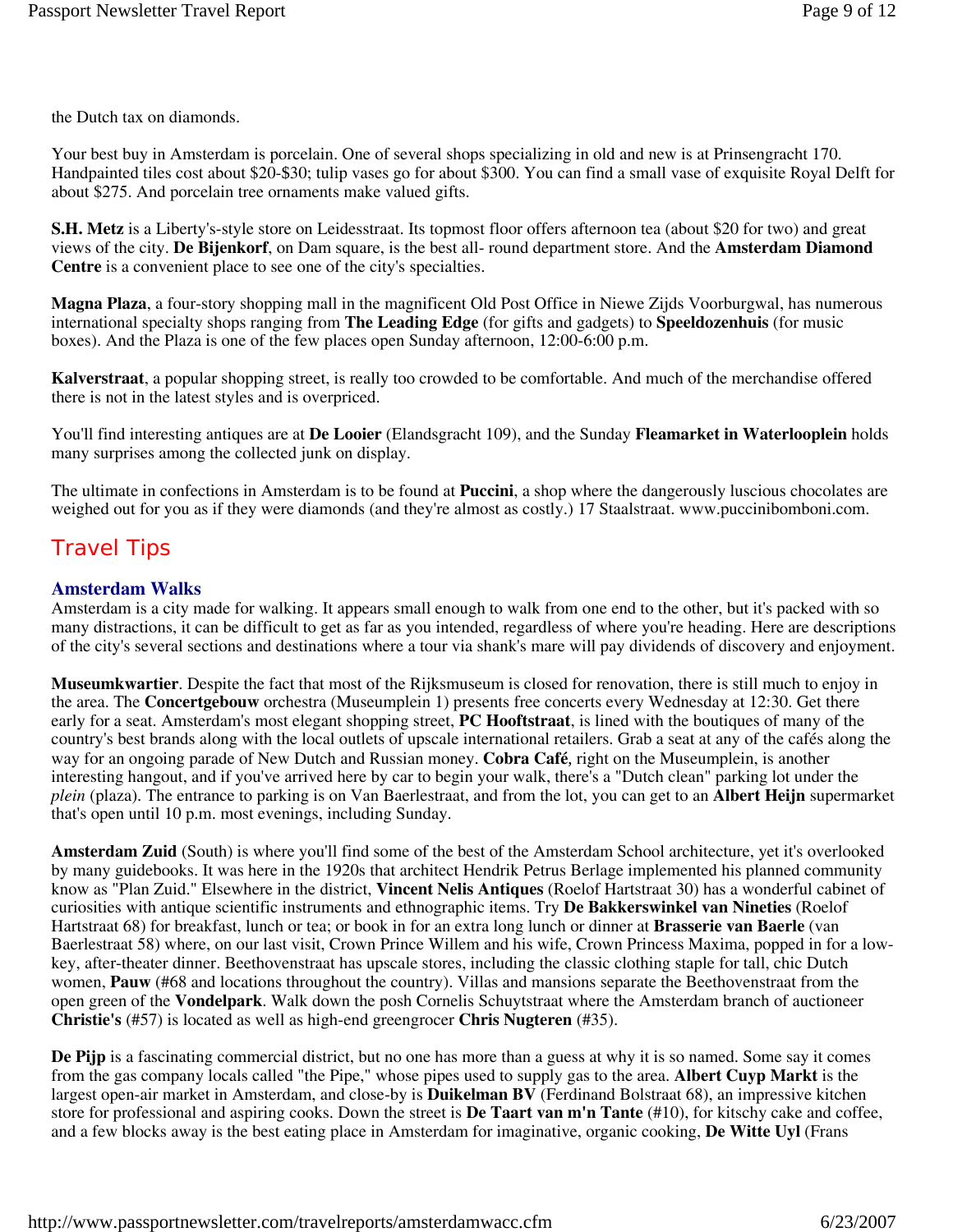Halsstraat 26). While you're in the neighborhood, check out the Dutch obsession with all things having to do with bicycles at **De Fietsfabriek** (corner of Frans Halsstraat and Eerst Johan van Campenstraat).

**Centrum** is a district for people who want to indulge their vices. If you are a fan of the Danish shoe company **Ecco** (Leidsestraat 4), you'll be pleased with the prices at this location. For cigars, **PGC Hajenius** (Rokin 92-96), founded in 1826, is one of the country's top tobacconists. If art is your passion, visit **Galerie Mokum** (Oudezijdes Voorburgwal 334), where 20th century Dutch Magical Realism holds sway. **The American Book Store** (185 Kalverstraat) has four floors of titles in English. But the real vices are in **De Wallin**, the notorious "Red Light District." Regardless of your interests, a reason to visit the neighborhood is the elegant **Blauw aan de Wal** restaurant (Oudezijds Achterburgwal 99).

**Nico Bax** (Tel: 31-20-330-1910) can arrange a private party on an elegant canal boat. For a less exclusive evening on the canals, contact the **Pulitzer Hotel** (Tel: 31-20-535-5235) for spaces on their evening cruises. For a livelier evening's ride, book the **Disco Taxi** (Tel: 31-6-54-69-81-87).

**Spiegelkwartier**--The Rijksmuseum looms at the end of the cozy Nieuwe Speigelstraat. A century ago, this was the lane that housed the best butchers and grocers in the city. (Notice the words "Comestibles" and "Fijne Vleeschwaren" at the corner of the Prinsengracht.) Since then, it's become the location of some of the best and priciest art and antiques shops in the country. Dig through thousands of Dutch tiles at **Eduard Kramer** (#64) and check out **MC Gasseling Antiekhandel** (#66) for Delftware (remember, old is often less expensive than new). The crowded basement of **Dr. Philip M. Silbernberg** (#46), dealer in medical antiques, usually holds some surprises, as does the **Gallery Lieve Hemel** (#3). For a meal or snack, you can try zebra at the South African restaurant **Pygma-Lion** (#5a), and to take away fresh soup or salad, the food at **Soup en Zo** (#54) is terrific. **De Bres** (Kerkstraat 179) features contemporary Dutch artist Bazuin along with many others. **Thom and Lenny Nelis** (Keizersgracht 541) specialize in antique medical instruments, spectacles and pharmacy items in their fascinating tiny, historical shop.

**Jordaan** is the location of the **Anne Frank House** (in the busy summer season, visit in the early evening to avoid the crowds) and the **Noordermarkt**, great for organic foods on Saturdays, if you're cooking). One of the continent's top used bookstores (80 percent of the titles are in English) is **Book Traffic** (Leliegracht 50). If you'd rather buy new, **The English Bookshop** (Lauriergracht 71) will serve you a cappuccino while you peruse the stock or just gaze out the window at the canal and picturesque bridge. There are some tempting restaurants tucked into the neighborhood. **Restaurant Jean Jean** (Eerst Anjeliersdwarsstraat 14) serves slightly French-inspired fare for dinner. For the best apple gebak (pie) in Amsterdam, stop by **Winkel** (Noordermarkt 43). Across the square is one of the city's top restaurants, **Bordewijk** (Noordermarkt 7) and nearby is the quirky bistro **Balthazar's Keuken** (Elandsgracht 108).

**De Negen Straatjes**--The Nine Little Streets are on the canal ring between Reestraat and Wijde Heisteeg. Each of the *negen* is only a block or so long and is home to many of Amsterdam's most interesting businesses. **Antonia by Yvette** has an entire shop devoted to slippers (Gasthuis Molensteeg 16-20). A wide range of used and new quality watches is available at the **Amsterdam Watch Company** (5 Hartenstraat) or visit **Gort Goldsmith and Jewelry** (Herenstraat 11) for modern or estate jewelry. **The Frozen Fountain** shows the best in Dutch contemporary furniture design (Prinsengracht 645), and nearby, **VOF Prinsheerlijk Antiek** (Prinsengracht 579) specializes in Scandinavian antiques. For serious relaxation, try the isolation tanks at **Koan Float** (Herengracht 321), but book well ahead. You can have an elegant Belgian dinner at tiny **Chez Georges** (Herenstraat 3), but again, book ahead. **Pulitzer's** is a great stop for a rainy day drink (inside) or a sunny lunch in their quiet courtyard even if you're not staying at the hotel (Reestraat 8). Try **Pompadour Tearoom** (Huidenstraat 12) for a dessert or light lunch or stop for brunch at **Café Nielsen's** (Berenstraat 19).

**Utrechtsestraat**--Few people other than local residents know about the **Van Vlaanderen** restaurant (Weteringschans 175) with its well-deserved Michelin star. Nearby is **Bebob Design** (Prinsengracht 764), for collectors of 20th century furniture and plastic. Worth taking a look.

#### **Art Historian Guide in Amsterdam**

**Rene Dessing** is a leading art historian who has a team of a dozen guides and a network of contacts that opens doors of the big houses--or at least to their inner gardens. Tel: 31-20-620-8112. www.artifex-travel.nl.

#### **Boat Dinner Cruises in Amsterdam**

**Nico Bax** organizes classic boat dinner cruises along the Amsterdam canals. The unusual element is that he picks up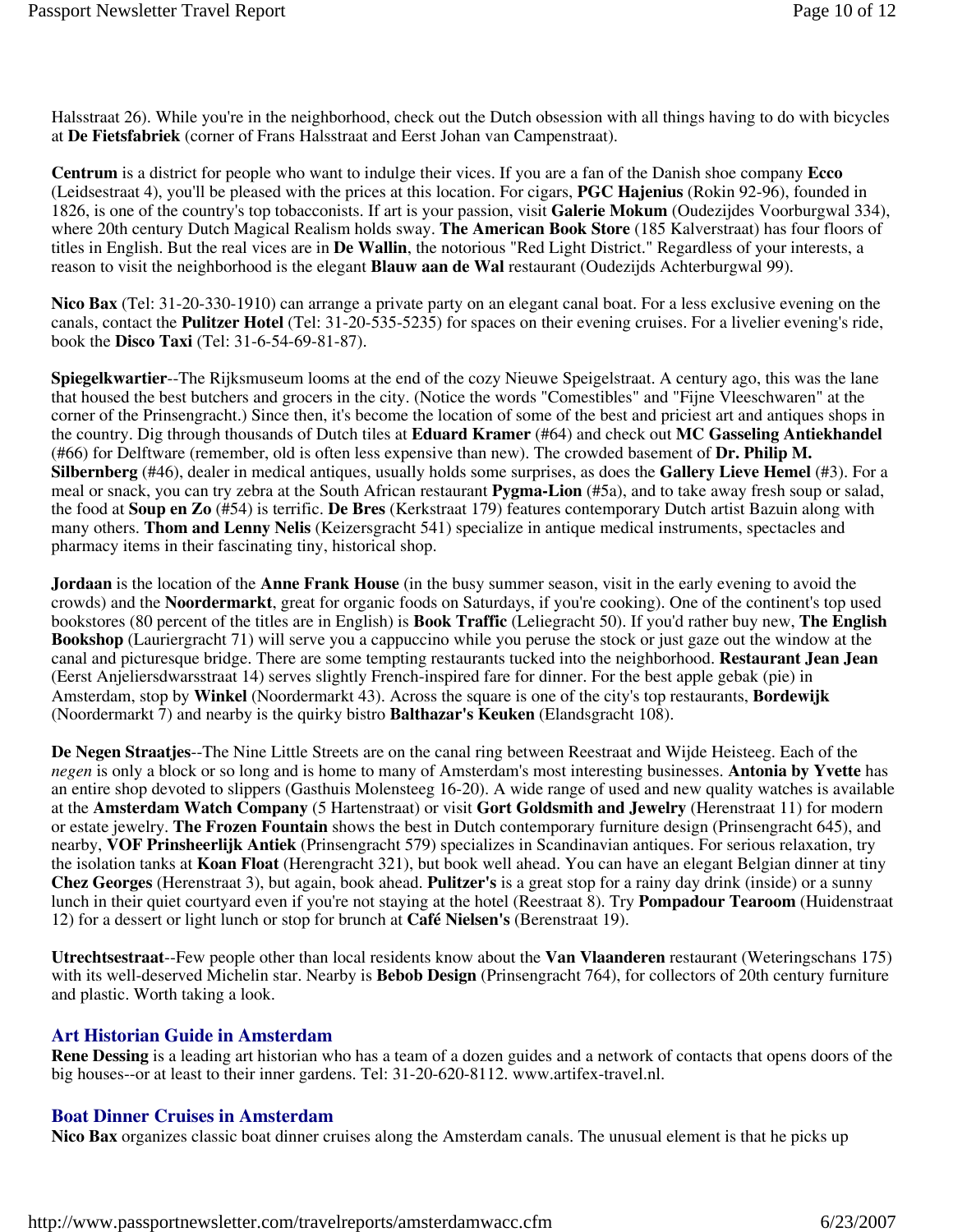different courses at several top restaurants along the way. Tel: 31-20-330-1910.

#### **Museums in Amsterdam**

When it comes to museums, Amsterdam truly has something for everyone:

Amsterdam's **Rijksmuseum** is currently in the first stages of a \$325 million restoration and modernization. This will be the museum's first major renovation since it opened in 1885, and it is not expected to be completed until 2008. Pierre Cuypers' majestic exterior will remain intact, although given some much-needed conservation. Interiors will be redesigned to provide more light and space for the display of the collection. During the project, the Philips Wing of the museum will present a unique collection of the finest 17th century works of Dutch painting and drawing, sculpture, decorative arts and history under the title "Rijksmuseum, The Masterpieces." In addition, parts of the collection will be displayed in various other museums in the Netherlands, Belgium and Germany, including the Bonnefanten Museum, Maastricht; Rijksmuseum Twente, Enschede; Drents Museum, Assen; The Hague Historical Museum and several others. A small selection of the museum's masterpieces will continue to be on exhibit at Schiphol Airport, as they have been since last year. www.rijksmuseum.nl.

**Municipal (Stedelijk) Museum** offers a varied collection of modern art--Picasso, Chagall, Braque, etc.

The **Rembrandt House** houses an almost-complete collection of the great artist's etchings. and memorabilia.

The **Netherlands Maritime Museum** has interesting exhibits of the country's maritime history, including models, paintings, drawings, globes, instruments, etc.

The **Anne Frank House** is the placee in which the young Jewish victim of the Nazis lived in hiding with her family while she wrote her famous diary.

The **Museum Van Loon** records the four-century history of the famous family plus a fascinating collection of portrait paintings, all housed in an interesting 17th century building with a pleasant garden court.

Two lesser-known museums:

**Willet-Holthuijsen**, on Herrengracht, a charming private house on a canal; the **Cat Cabinet**, devoted to examining the role of cats in both art and society. Also on Herrengracht at #47.

#### **Walking Tour Guide in Amsterdam**

**Lucy Correll**, an American who has lived in Amsterdam for 30 years, gives private tours for up to eight people. She specializes in walking tours of the city and can also lead tours by auto to Haarlem, Delft, Leiden (Pilgrim Fathers' history tour), Edam, the Aalsmeer Flower Auction (largest in world) and more. Her Amsterdam School of Architecture tour is outstanding. Tel: 31-20-623-7750. Email: LRC648@cs.com.

#### **Wetlands Safari**

One of the most interesting experiences for visitors to Amsterdam in summer is the **Wetlands Safari**. Traveling by canoe, you can get a close-up view of a watery landscape much like the one on which the city arose. You'll see native birds and plants, float through villages built on this watery expanse and walk through fascinating reedlands. Guides are Englishspeaking. www.wetlandssafari.nl.

#### **What to Expect in Amsterdam**

Amsterdam is in the midst of a Renaissance of sorts, enjoying an increase in foreign visitors that has positioned the city to challenge Rome as Europe's third most popular destination, after Paris and London. Municipal authorities and private developers are investing huge sums in renovation and new construction, all of it supervised by Monumentenzorg, the watchdog organization that ensures that no unapproved changes are made to the city's 7,000 listed buildings. An occasional, small office block is permitted, provided the façade's architectural style and colors blend with the 400-year-old surroundings. An unconventional doorknob can take years to be cleared, while contemporary signs and lighting are usually vetoed. However, even the preservationists don't want the city to be a static museum, and subtle change is underway, bringing many harmonious new touches.